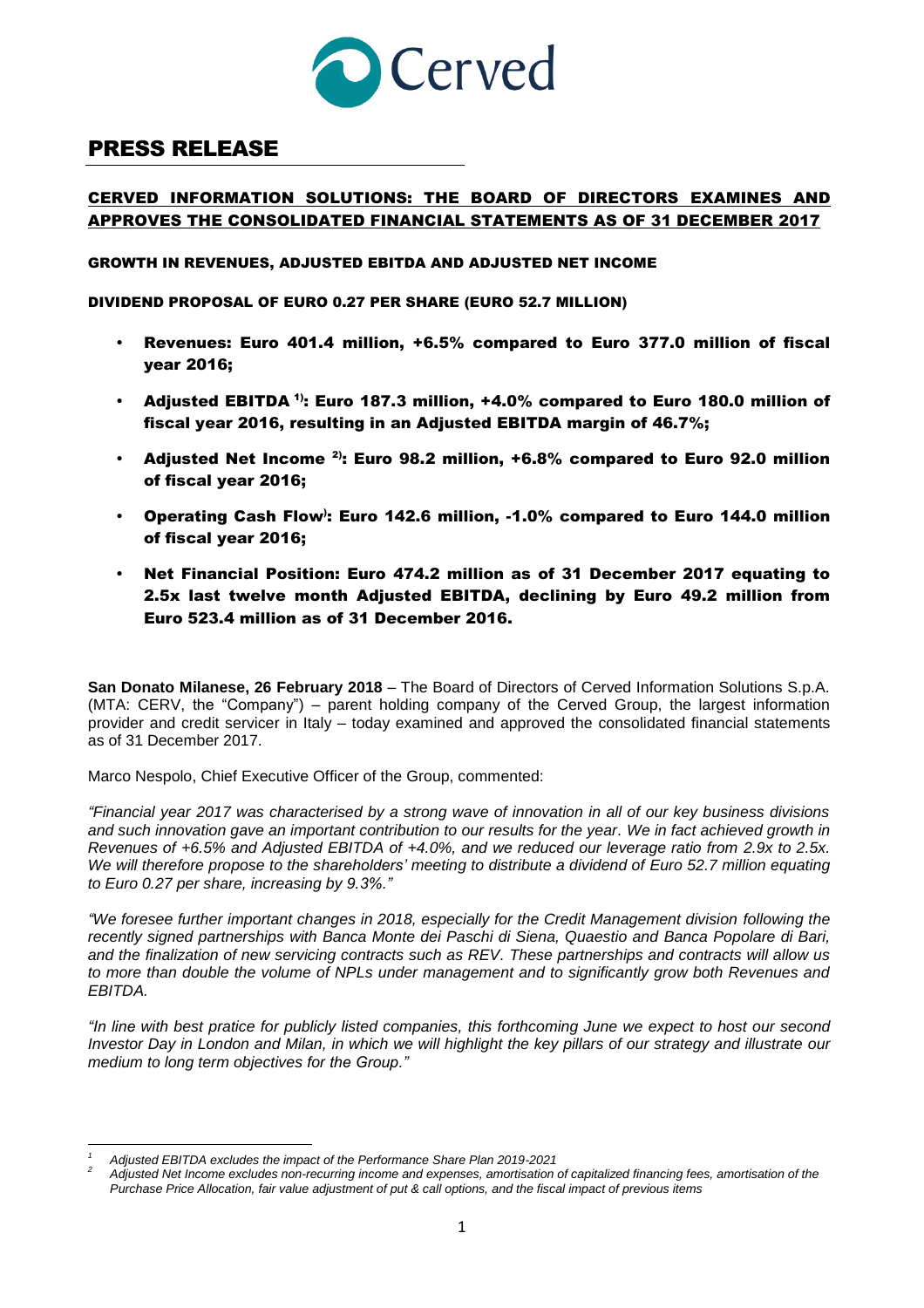

### **Analysis of Consolidated Revenues**

During the fiscal year 2017 the Group's revenues increased by 6.5%, reaching Euro 401.4 million compared to Euro 377.0 million of the previous year (+5.6% on an organic basis).

The Credit Information division grew by 4.1% thanks to the positive contribution of both business segments. The Corporate segment grew by 5.7% compared to 2016, reflecting growth in consumption from corporate clients, the launch of new products as well as a minor contribution from the acquisitions made in the latter part of 2016. The Financial Institutions segment, confirming the performance of previous quarters, grew by 2.2% thanks to the strong demand for appraisals in the real estate segment, the launch of new products, and the positive performance of the business information segment, also thanks to the contribution of new clients.

The Credit Management division grew by 11.7%. Such growth reflects the satisfactory operating performance of the banking NPL segment, in particular the results of the credit workout and the legal services segments, and the contribution of the management of performing exposures for large financial institutions.

The Marketing Solutions division grew by 16.1% in 2017, thanks to organic growth as well as the consolidation of ClickAdv S.r.l. in 2017.

| <b>Consolidated Revenues</b><br>in millions of Euro | <b>Full Year</b><br>2017 | <b>Full Year</b><br>2016 | % Growth |
|-----------------------------------------------------|--------------------------|--------------------------|----------|
| Credit Information - Corporates <sup>1)</sup>       | 156,5                    | 148,1                    | 5,7%     |
| Credit Information - Financial Institutions         | 129,4                    | 126,6                    | 2,2%     |
| Credit Information                                  | 286,0                    | 274,7                    | 4,1%     |
| Credit Management                                   | 94,6                     | 84,7                     | 11,7%    |
| Marketing Solutions <sup>2)</sup>                   | 24,5                     | 21,1                     | 16,1%    |
| Intra-segment revenues                              | (3,7)                    | (3,6)                    |          |
| <b>Consolidated Revenues</b>                        | 401,4                    | 377,0                    | 6,5%     |

*1) Major1 S.r.l. e Fox&Parker S.r.l. consolidated from August and September 2016 respectively*

*2) ClickAdv S.r.l. consolidated from April 2016*

#### **Analysis of Consolidated Quarterly Revenues**

With reference to the fourth quarter of 2017, total growth of revenues was +6.0% compared to the fourth quarter of 2016 (+6.0% on an organic basis).

The Credit Information division grew by 6.6%, including an increase of 9.3% in the corporate segment and an increase of 3.1% in the financial institutions segment. Revenues in the corporate segment benefited from higher consumption of business information by corporate clients, partially connected to the shift from the third quarter to the fourth quarter 2017 of specific projects with large corporate clients. The positive performance of the financial institutions segment was driven by the strong growth in the appraisals segment, in line with what occurred during the year. The Credit Management division grew by 6.5%, while Marketing Solutions division was largely in line with the previous year (-0.8%).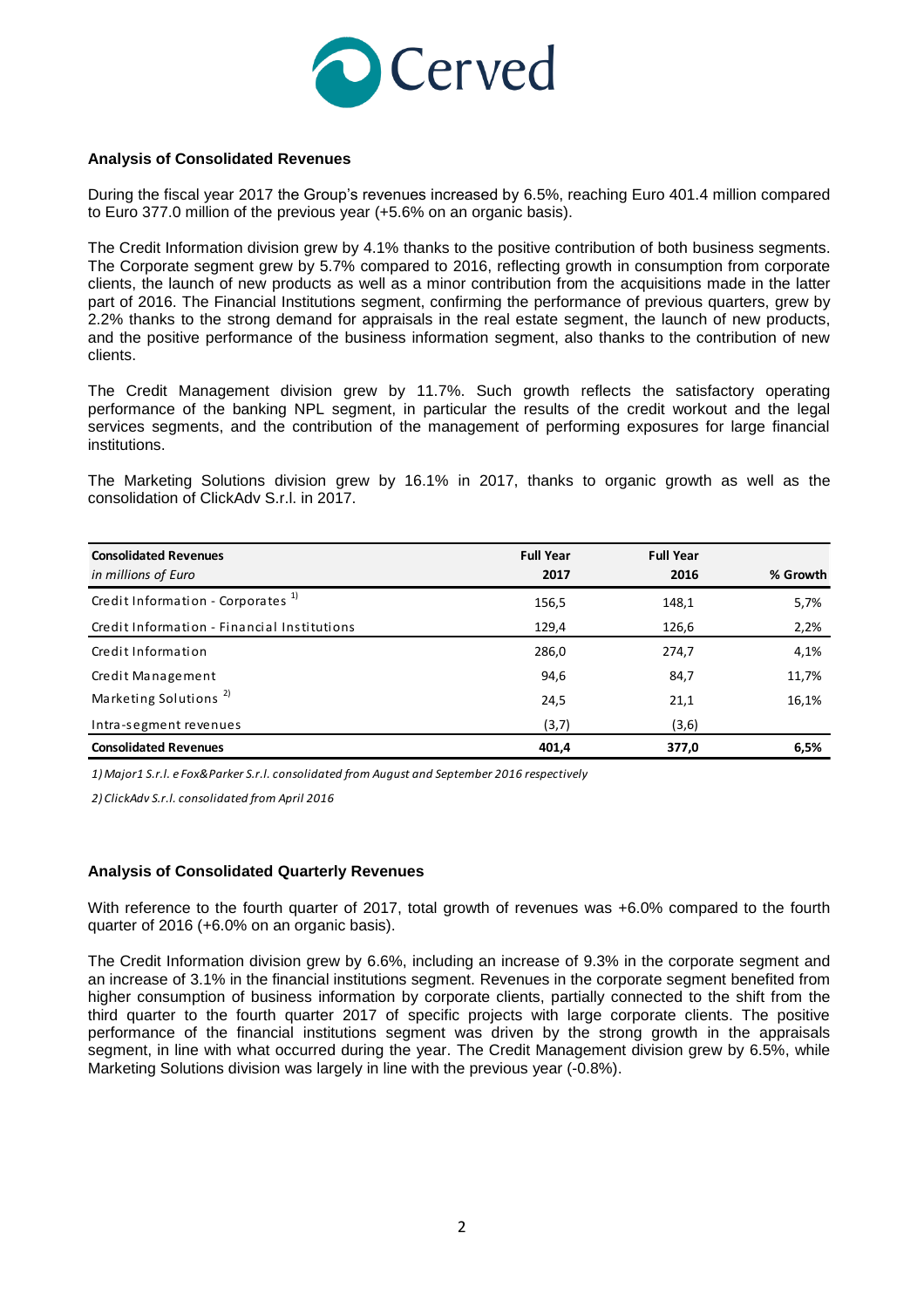

| <b>Quarterly Revenues</b>                   | <b>Fourth Quarter</b> | <b>Fourth Quarter</b> |          |
|---------------------------------------------|-----------------------|-----------------------|----------|
| in millions of Euro                         | 2017                  | 2016                  | % Growth |
| Credit Information - Corporates             | 45,6                  | 41,7                  | 9,3%     |
| Credit Information - Financial Institutions | 33,6                  | 32,6                  | 3,1%     |
| Credit Information                          | 79,2                  | 74,3                  | 6,6%     |
| Credit Management                           | 26,7                  | 25,1                  | 6,5%     |
| Marketing Solutions                         | 7,5                   | 7,6                   | (0,8% )  |
| Intra-segment revenues                      | (0,9)                 | (0,9)                 |          |
| <b>Consolidated Revenues</b>                | 112,5                 | 106,1                 | 6,0%     |

### **Analysis of Consolidated Adjusted EBITDA and Consolidated Operating Results**

The Consolidated Adjusted EBITDA of Euro 187.3 million in 2017 represents growth of 4.0% with respect to 2016 (+3.7% on an organic basis). The Adjusted EBITDA margin of the Group was 46.7% compared to 47.8% in 2016. This result excludes costs related to the attribution of grants for the long term incentive plan *Performance Share Plan 2019-2021* for Euro 1.8 million. The Consolidated EBITDA – which includes such costs – was Euro 185.5 million, representing growth of +3.4% with respect to 2016, resulting in a Group EBITDA margin of 46.2%.

The Credit Information division reached an Adjusted EBITDA margin of 52.6%, lower than the 53.7% of 2016. The Credit Management division reached an Adjusted EBITDA margin of 29.2%, slightly higher than the 28.8% achieved in 2016. The Marketing Solutions division reached an Adjusted EBITDA margin of 37.9%, lower than the 38.6% of the previous year, due to the consolidation of ClickAdv S.r.l. in 2017.

| <b>Consolidated Adjusted EBITDA</b><br>in millions of Euro | <b>Full Year</b><br>2017 | <b>Full Year</b><br>2016 | % Growth |
|------------------------------------------------------------|--------------------------|--------------------------|----------|
| Credit Information <sup>1)</sup>                           | 150,4                    | 147,5                    | 2,0%     |
| Credit Management                                          | 27,6                     | 24,4                     | 13,2%    |
| Marketing Solutions <sup>2)</sup>                          | 9,3                      | 8,2                      | 14,0%    |
| <b>Adjusted EBITDA</b>                                     | 187.3                    | 180.0                    | 4,0%     |
| Adjusted EBITDA Margin                                     | 46,7%                    | 47,8%                    |          |

*1) Major1 S.r.l. e Fox&Parker S.r.l. consolidated from August and September 2016 respectively*

*2) ClickAdv S.r.l. consolidated from April 2016*

Operating expenses grew from Euro 197.1 million in 2016 to Euro 214.4 million in 2017, an increase of Euro 17.3 million; in particular:

- The cost of raw materials and other materials decreased by Euro 0.3 million, mainly due to the lower costs related to the remarketing business within the Credit Management division;
- Costs for services grew by Euro 13.6 million due to increased business volumes, in particular due to the growth in the Credit Management division, in addition to the consolidation of ClickAdv S.r.l. on a full year basis;
- Personnel costs grew by Euro 5.0 million, reflecting additional staff hired in the course of the year, together with the full consolidation of the personnel of acquired companies in 2016;
- Accruals to provisions for risks and impairment of receivables declined by Euro 1.2 million, reflecting an accurate assessment of impaired receivables and potential liabilities.

Depreciation and amortization decreased by Euro 11.0 million and such change mainly reflects the termination in February 2017 of the amortization period of the database recognized as purchase price allocation from the business combination of 2013.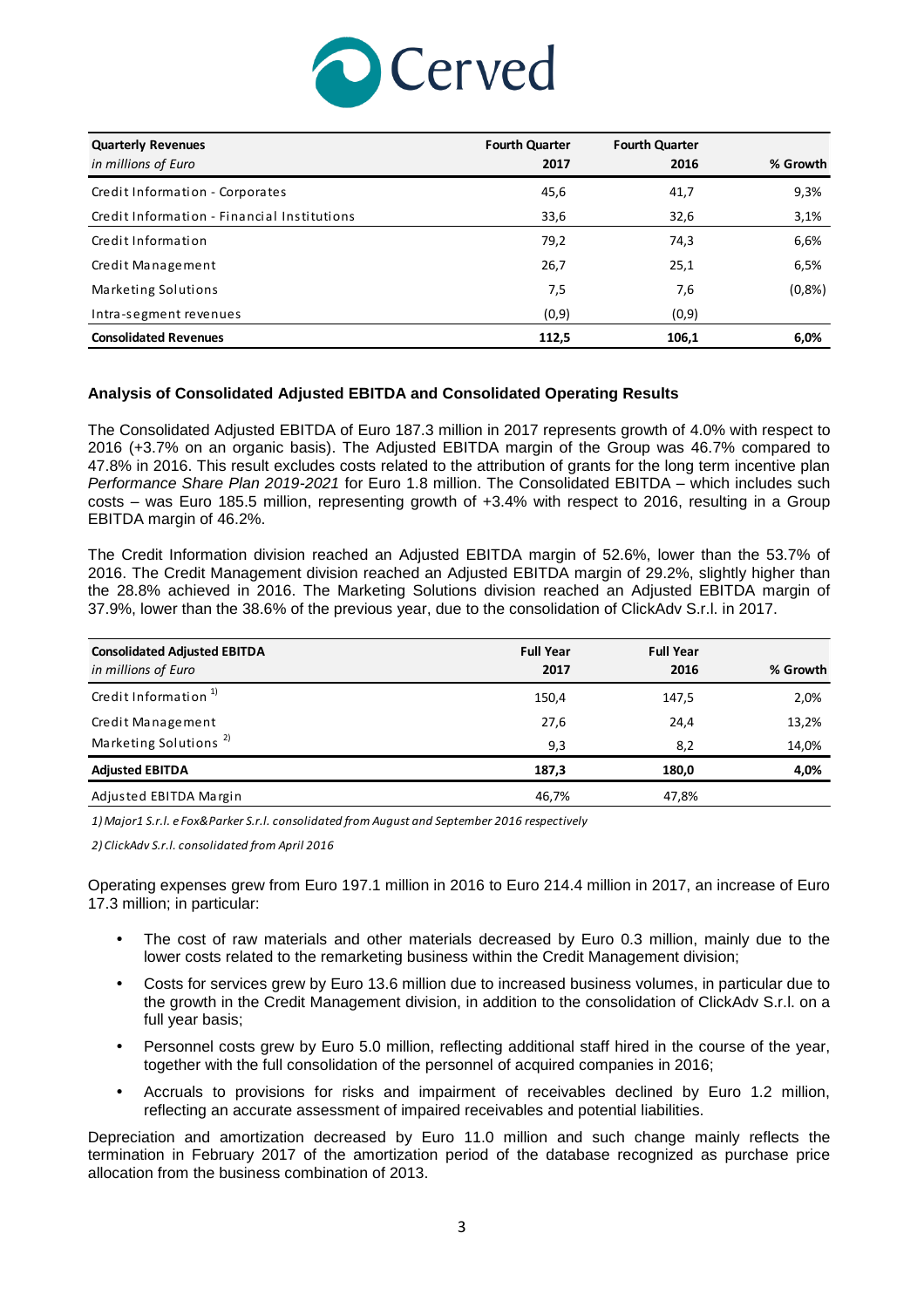

Non-recurring items increased by Euro 0.8 million, reaching Euro 7.3 million, and refer mainly to the incentives for early retirement paid to employees and the expenses related to extraordinary transactions.

Financial expenses increased by Euro 11.1 million, mainly due to the combined effect of lower financial expenses for Euro 2.3 million following the "Forward Start" financing of 2016, and the adjustment to the fair value of put & call options attributed to the minority shareholders of the controlled entities of the group for Euro 12.8 million.

Non-recurring financial income and expenses reached Euro 5.2 million as of 31 December 2017 and such amount is attributable to the impact of the amendment on the existent credit facilities of the group completed in December 2017.

Income Taxes were Euro 28.2 million and increased mainly due to the higher taxable profit. It is highlighted that the non-recurring income taxes item of Euro 4.5 million included the adjustment of the estimated tax liability related to the leveraged buyout transaction in 2009.

| <b>Consolidated Operating Results</b><br>in millions of Euro | <b>Full Year</b><br>2017 | <b>Full Year</b><br>2016 | % Growth |
|--------------------------------------------------------------|--------------------------|--------------------------|----------|
| Revenues                                                     | 401,4                    | 377,0                    | 6,5%     |
| Operating Income & Expenses                                  | (214,1)                  | (196, 9)                 | 8,7%     |
| EBITDA Adjusted                                              | 187,3                    | 180,0                    | 4,0%     |
| Operating profit before non-recurring items                  | 118,4                    | 101,3                    | 16,9%    |
| Operating profit                                             | 111,1                    | 94,8                     | 17,2%    |
| Net Income                                                   | 58,3                     | 48,7                     | n.m.     |
| Adjusted Net Income                                          | 98,2                     | 92,0                     | 6,8%     |

With respect to Consolidated Net Income, as of 31 December 2017 the profit was Euro 58.3 million, better than the Euro 48.7 as of 31 December 2016.

Adjusted Net Income – which excludes non-recurring income and expenses, amortization of capitalized financing fees, amortization of the Purchase Price Allocation, fair value adjustment of put & call options, and the fiscal impact of previous items – reached Euro 98.2 million, yielding an increase of 6.8% compared to Euro 92.0 million of fiscal year 2016.

#### **Analysis of Consolidated Quarterly Adjusted EBITDA**

In the fourth quarter 2017 the Group's Adjusted EBITDA stood at Euro 55.2 million, a growth of 4.7% compared to the fourth quarter 2016 (+4.7% on an organic basis).

In the same period the Adjusted EBITDA of the Credit Information division stood at 52.5%, lower compared to 2016, whereas the Adjusted EBITDA of the Credit Management division moved from 30.7% in 2016 to 36.6% in 2017. The Adjusted EBITDA of the Marketing Solutions division increased to 51.6%.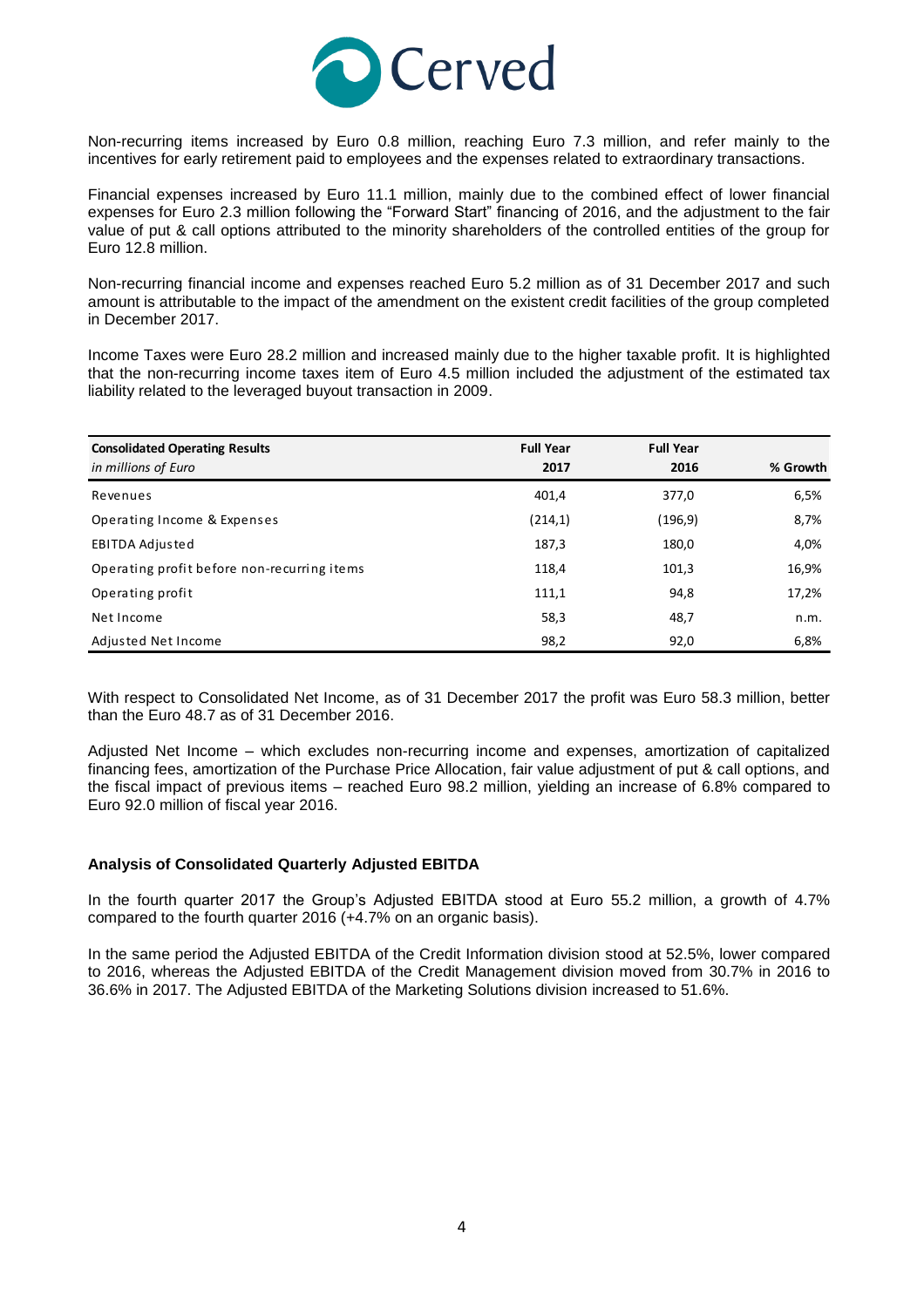

| <b>Quarterly Adjusted EBITDA</b> | <b>Fourth Quarter</b> | <b>Fourth Quarter</b> |          |
|----------------------------------|-----------------------|-----------------------|----------|
| in millions of Euro              | 2017                  | 2016                  | % Growth |
| Credit Information               | 41,6                  | 41,6                  | (0,2% )  |
| Credit Management                | 9,8                   | 7,7                   | 26,8%    |
| Marketing Solutions              | 3,9                   | 3,4                   | 13,5%    |
| <b>Adjusted EBITDA</b>           | 55,2                  | 52,7                  | 4,7%     |
| Adjusted EBITDA Margin           | 49,1%                 | 49,7%                 |          |

### **Analysis of Consolidated Net Financial Position and Net Commercial Working Capital**

As of 31 December 2017 the Net Financial Position of the Group, which includes Euro 48.2 million of dividends paid out in May, was Euro 474.2 million, compared to Euro 522.8 million as of 30 June 2017 and Euro 523.4 million as of 31 December 2016. The ratio of Net Financial Position to last twelve month EBITDA was 2.5x as of 31 December 2017. Such leverage doesn't consider the cash-out of Euro 18.0 million related to the acquisition of the servicing platform of Banca Popolare di Bari S.c.p.A. and occurred on 2 January 2018.

| <b>Consolidated Net Financial Position</b><br>in millions of Euro | As of 31 December<br>2017 | As of 30 June<br>2017 | As of 31 December<br>2016 |
|-------------------------------------------------------------------|---------------------------|-----------------------|---------------------------|
| Net Financial Position                                            | 474.2                     | 522.8                 | 523,4                     |
| LTM Adjusted EBITDA Multiple <sup>1)</sup>                        | 2.5x                      | 2.8x                  | 2.9x                      |

*1) Adjusted to include the EBITDA of the M&A transactions in the 12 months before the selected period*

The Net Commercial Working Capital increased from Euro 40.9 million as of 31 December 2016 to Euro 50.2 million as of 31 December 2017. More in detail:

- The increase in Trade Receivables of Euro 7.0 million is mainly driven by the growth of sales;
- The increase in Trade Payables of Euro 7.5 million is due to the higher operating costs;
- The decrease in Deferred Revenues of Euro 9.6 million, net of associated commercial costs, is related to the increasing consumption of prepaid services.

| <b>Consolidated Net Commercial Working Capital</b><br>in milions of Euro | As of 31 December<br>2017 | As of 31 December<br>2016 | % Growth |
|--------------------------------------------------------------------------|---------------------------|---------------------------|----------|
| Trade Receivables                                                        | 161,9                     | 154,9                     | 4,5%     |
| Inventories                                                              | 2,0                       | 1,7                       | 13,8%    |
| Trade Payables                                                           | (46, 0)                   | (38,5)                    | 19,5%    |
| Deferred Revenues                                                        | (67,7)                    | (77,3)                    | (12, 4%) |
| <b>Consolidated Net Commercial Working Capital</b>                       | 50,2                      | 40,9                      | 22,7%    |

### **Analysis of Consolidated Operating Cash Flow**

In 2017 the Operating Cash Flow decreased by 1.0%, from Euro 144.0 million to Euro 142.6 million. Such decrease was mainly due to higher investments related to the development of new products, from Euro 33.5 million to Euro 38.9 million in 2017, and the dynamics of the Net Working Capital provided above. The Operating Cash Flow of 2016 excluded investments related to the new headquarter, which amount to a total of Euro 4.8 million.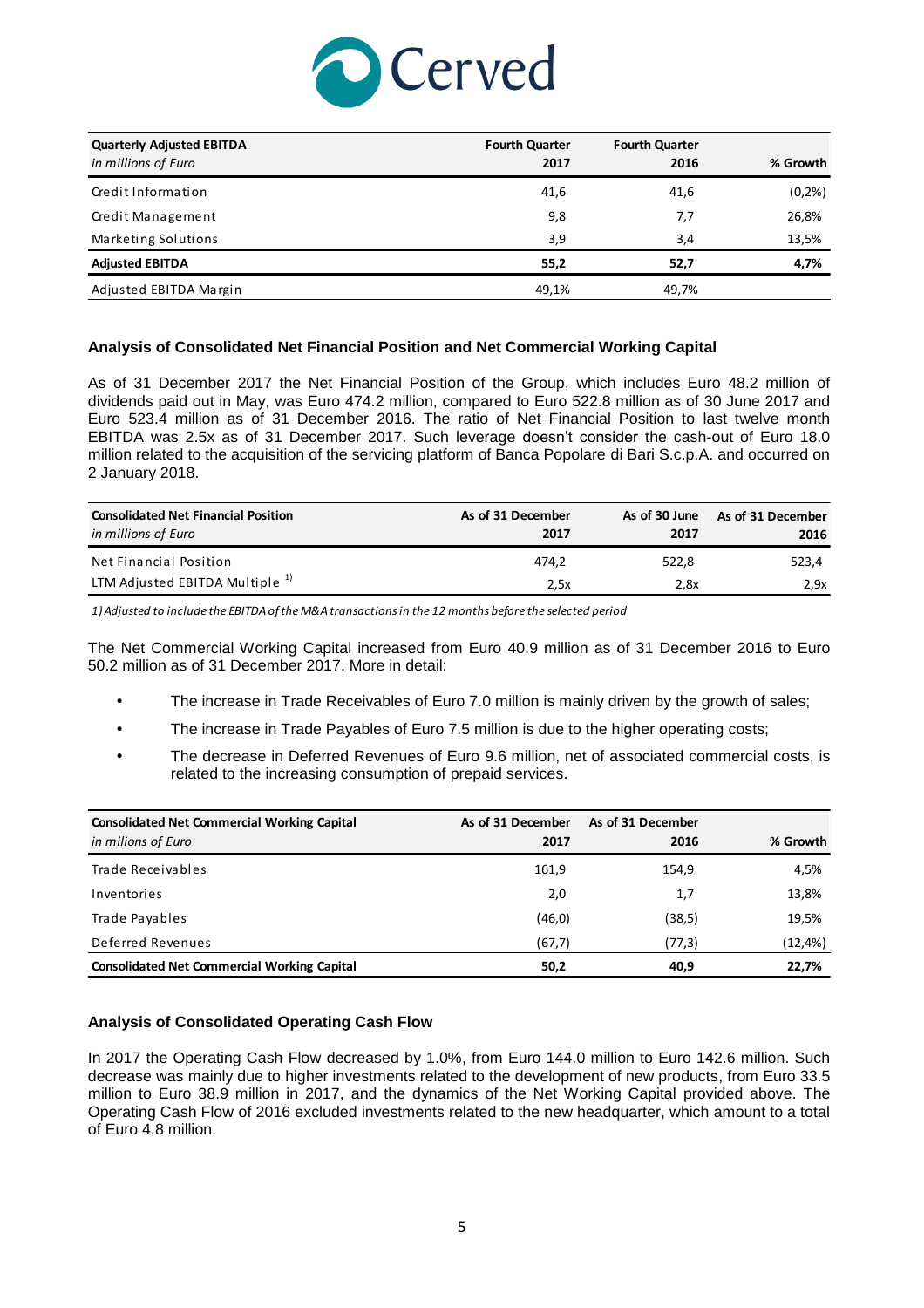

| <b>Consolidated Operating Cash Flow</b> | <b>Full Year</b> | <b>Full Year</b> |          |
|-----------------------------------------|------------------|------------------|----------|
| in milions of Euro                      | 2017             | 2016             | % Growth |
| Adjusted EBITDA                         | 187,3            | 180,0            | 4,0%     |
| Capex Investments                       | (38, 9)          | (33,5)           | 16,0%    |
| Change in Working Capital               | (8, 9)           | (4,6)            | 93,9%    |
| Change in other Asset/Liabilities       | 3,0              | 2,0              | 48,6%    |
| <b>Consolidated Operating Cash Flow</b> | 142,6            | 144.0            | (1,0%)   |

### **Financial statements of the parent company Cerved Information Solutions S.p.A.**

The Board of Directors also approved the financial statements of the company Cerved Information Solutions S.p.A., the parent holding company of the Cerved Group.

In fiscal year 2017 Cerved Information Solutions S.p.A. reported Revenues of Euro 3.8 million, chiefly related to the recharge of costs to the subsidiary Cerved Group S.p.A. for its activities as top holding company. Costs are mainly related to Personnel Expenses for Euro 5.7 million and Cost of Services for Euro 1.4 million. Cerved Information Solutions S.p.A. generated Net Income of Euro 48.4 million, thanks also to the dividends received form the subsidiary Cerved Group S.p.A. for Euro 52.0 million. The balance sheet of Cerved Information Solutions S.p.A. reported Shareholder's Equity of Euro 586.7 million and a Net Financial Position of Euro 2.6 million of cash.

### **Significant events after the end of the fiscal year**

Following the end of the fiscal year 2017, the Company highlights that:

- on 9 January 2018 the Board of Director adopted, pursuant to Article 2505, second paragraph, and Article 2505-bis, second paragraph, of the Italian civil code, the resolution pertaining to i) the merger by incorporation of Cerved Group S.p.A., of which the Company owns the entire share capital ("CG" and such merger, the "First Merger") and ii) the merger by incorporation in the Company of Consit Italia S.p.A., a subsidiary owned at 94.33% by CG ("Consit" and such merger, the "Second Merger" and, jointly with the First Merger, the "Transaction"), to be implemented following the effectiveness of the First Merger. On the same date the Board of Directors of CG and the shareholders' meeting of Consit passed the merger resolutions pertaining to, respectively, the First Merger and the Second Merger. It is envisaged that such merger could be completed by 31 March 2018.
- On 16 February 2018 we signed an agreement with a group of banks to extend the term of 50% (Euro 200 million) of the Term Loan B credit facility from January 2022 to November 2023.

#### **Business Outlook**

Insofar as the progress of the Group's business operations is concerned, the Group's scenario for 2018 calls for gains in revenues and EBITDA, and improvement of the integration, rationalization and efficiency of processes.

### **Financial Statements, proposal for Net Income allocation and distribution of the Share Premium Reserve**

The Board of Directors has resolved to propose to the Shareholders' Meeting the approval of financial statements of the parent company as of 31 December 2017 and the distribution of Euro 48.4 million Net Income as ordinary dividend for Euro 47.8 million, equal to Euro 0.245 per ordinary share, and to allocate to Retained Earnings the remaining balance.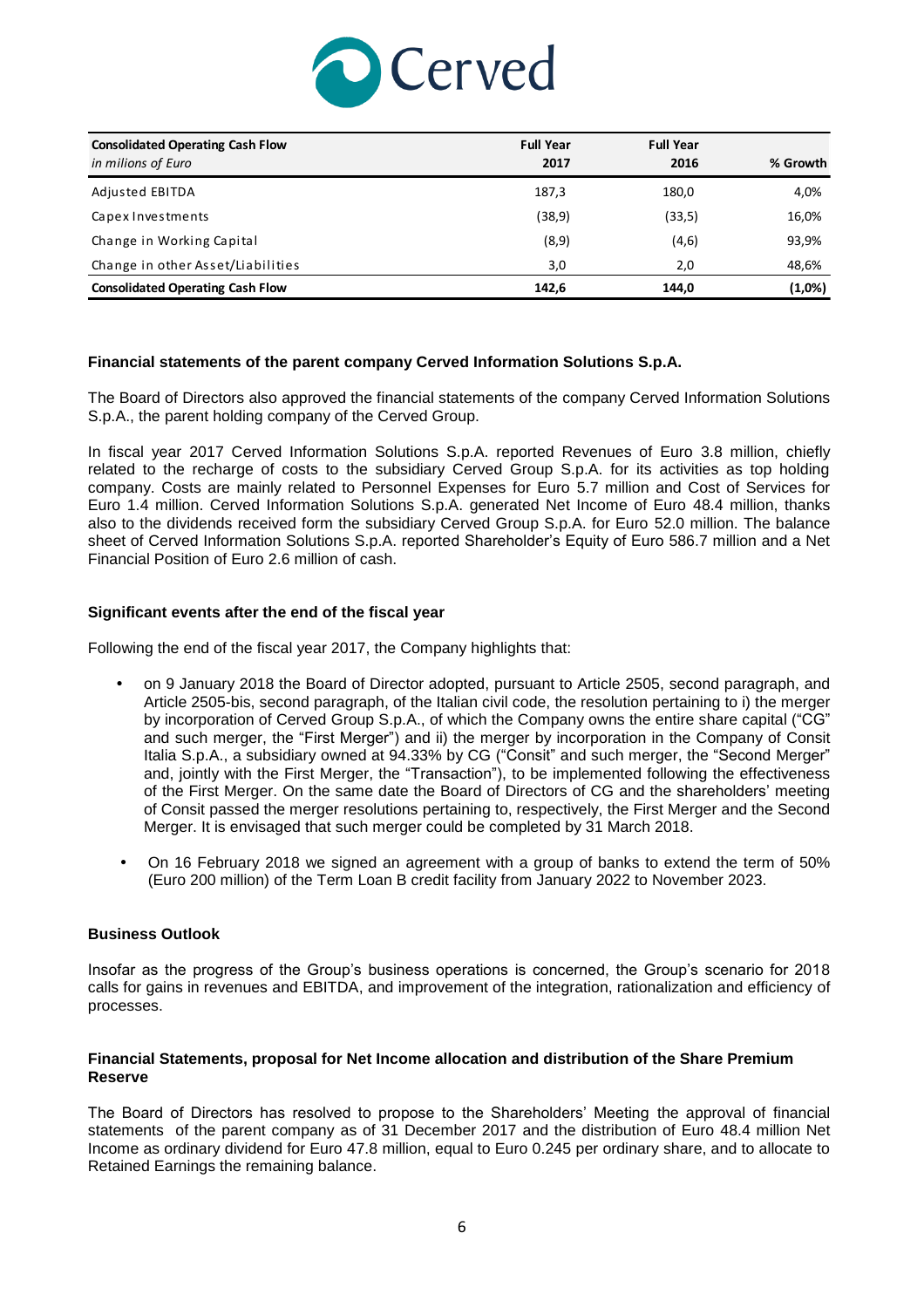

The Board of Directors has also resolved to propose to the Shareholders' Meeting to distribute, as extraordinary dividend (and jointly with the ordinary dividend, the "Dividend"), part of the share premium reserve for Euro 4.9 million, equal to Euro 0.025 per ordinary share. It is clarified that such dividend is not extraordinary if referred to the dividend policy of the Company and it has to be considered coherent with the distribution occurred in 2015, 2016 and 2017.

The Dividend will be payable on the 23<sup>rd</sup> of May 2018, with coupon tender date on 21<sup>st</sup> of May 2018, and record date on 22<sup>nd</sup> of May 2018.

#### **Other resolutions**

The Board of Directors of Cerved Information Solutions S.p.A. has also, *inter alia*, resolved to summon the Ordinary and Extraordinary Shareholders' Meeting on 9 April 2018 (the "General Meeting") in single call, entrusting the Chairman of the Board of Directors and the Chief Executive Officer, severally, to carry out all the activities required to convene the meeting in compliance with the company's bylaws and applicable legislation and regulation.

#### Approval of the Remuneration Report

The Board of Directors has approved the Remuneration Report prepared under the terms of art. 123-ter of legislative decree 58/1998, of which the first section will be submitted for approval by the General Meeting.

#### Authorisation to acquire and dispose of own shares

The Board of Directors of Cerved Information Solutions S.p.A. resolved to propose to the General Meeting to resolve the authorization to purchase and dispose of own shares, having previously revoked the authorization resolved on 13 April 2017, pursuant to Art. 2357 of the Italian Civil Code, Art. 132 of Legislative Decree No. 58 of 24 February 1998 and Art. 144-*bis* of the Issuers' Regulations adopted by Consob with Resolution No. 11971 of 14 May 1999, as subsequently amended.

The proposal aims at authorizing the Board of Directors to purchase ordinary shares of the Company, in compliance with applicable law, in one or more *tranches*, up to a maximum of 5% of the Company's shares and for a period of 18 months from the date of the General Meeting resolution. The assumptions underlying this proposal and the main objectives that the Board of Directors intends to achieve are the following:

- to support the liquidity of the shares of the Company in order to foster regular negotiations of the shares;
- to establish an "inventory of own shares" which could be used as consideration for extraordinary transactions, as well as to provide the shareholders with an additional tool to monetize their investment, possibly integrating and/or replacing the dividend distribution policy;
- to fulfill obligations arising from programs that require distribution of shares to Directors, employees and associates of the Company and its subsidiaries;
- to fulfill obligations arising from debt instruments convertible into equity instruments.

The purchase price of the shares will be determined, each time, based on the modality selected to execute the transaction and in accordance with legislative and regulatory requirements, at a price per share that may not be lower or higher by more than 10%, respectively, compared to the closing stock market price of the Company's stock for the trading session preceding each buy transaction; sales of own shares may be executed at a price that shall not be lower than 10% the average of the closing prices recorded on the Online Stock Exchange during the five days preceding the sale.

As at the date of this notice, the Company does not own, either directly or indirectly, any own share. For further details, please refer to the Report of the Board of Directors that will be made available to the public in accordance with terms and conditions provided by applicable law.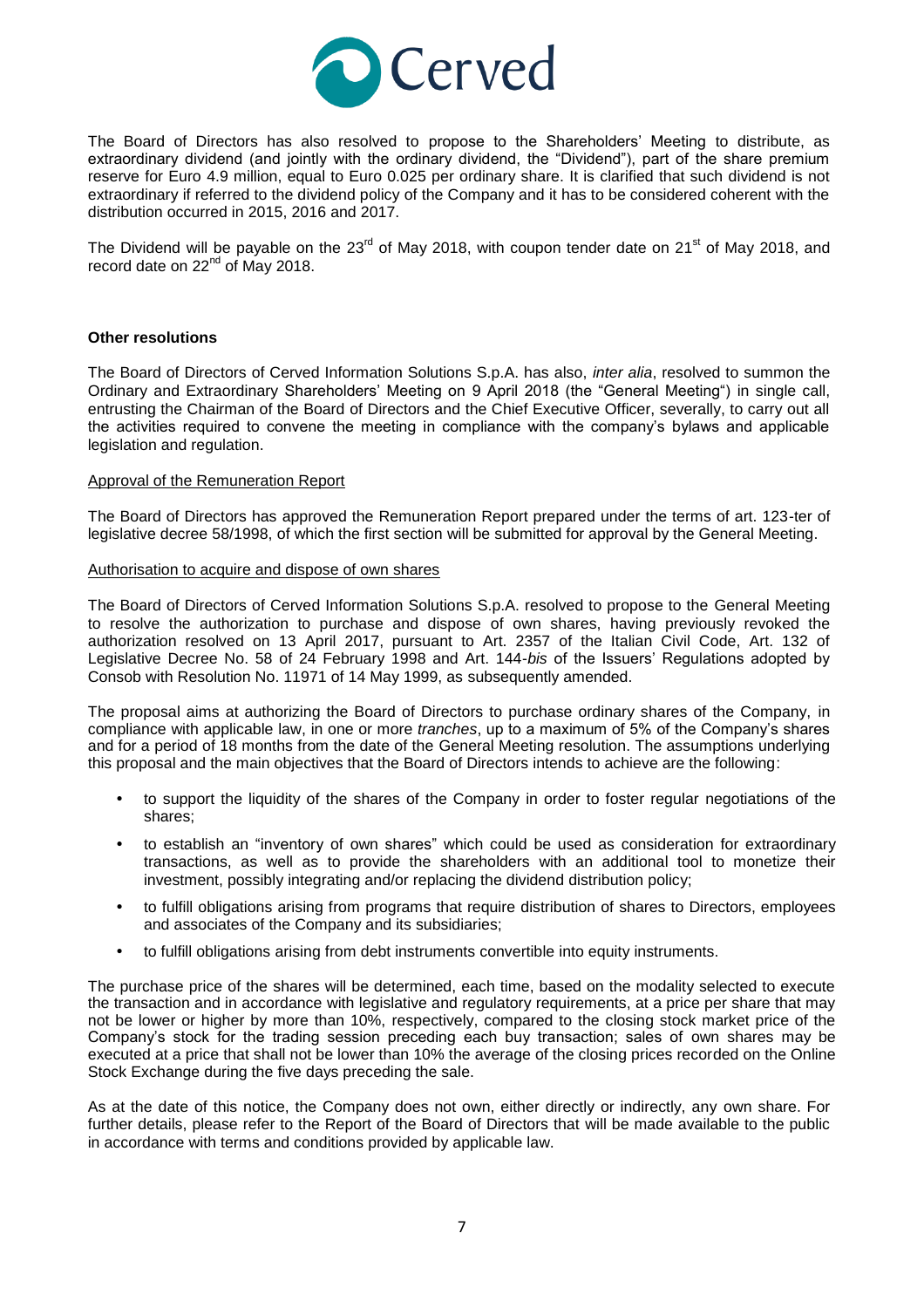

#### New corporate name following the merger by incorporation

The Board of Directors has resolved to propose to the General Meeting, following the merger by incorporation of Cerved Group S.p.A. and Consit Italia S.p.A. into the Company, to change the corporate name from Cerved Information Solutions S.p.A. to Cerved Group S.p.A..

The group of companies owned and operated by the Company (the "Group") has initiated the implementation of a revised organisational structure, more in line with its different needs and opportunities. In particular, the transaction satisfies the needs to achieve a simplified organizational and corporate structure of the Group and rational development and coordination of resources. Moreover, the reorganization of the corporate structure and of the business lines would enable CIS to directly operate the activities currently carried out by CG as well as those carried out by Consit, thereby saving costs for the Group and improving management efficiency.

#### Authorisation to designate the appointed representative

The Board of Directors has resolved to propose to the General Meeting the authorization to amend the Company's articles of association such as to allow the Board of Directors, for each shareholders' meeting, to appoint an individual to whom shareholders can confer a proxy with voting instructions on all or certain items on the agenda, with modalities and under the terms established by article 135-undecies of law degree 24 February 1998, n. 58, thereby amending article 10.2 of the articles of association.

#### Grant the Board of Directors the authorization to increase the existing share capital by 10%

The Board of Directors has resolved to propose to the General Meeting, pursuant to art. 2443 of the Italian civil code and subject to revocation of previous authorisation resolved by the shareholders' meeting on 14 December 2015, to attribute to the Board of Directors, for a period of thirty months commencing on the resolution date, the power to increase the share capital, with payment, in one or more issues each with one or more tranches, without option rights pursuant to art. 2441, paragraph 4, sentence two, of the Italian civil code, not exceeding 10% of the existing share capital, thereby amending Article 5 of the current articles of association.

#### Consolidated Non Financial Disclosure

In addition, in observance of the new Legislative Decree 254/2016 on the publication of non-financial information and in full compliance with the principles of company transparency and openness, the Board of Directors approved the report on non-financial information.

### **Conference call to comment results as of 31 st December 2017**

The conference call with institutional investors and financial analysts to comment the results as of 31<sup>st</sup> of December 2017 will take place this afternoon, 26<sup>th</sup> of February 2018, at 18:30 (Milan time). For further details visit the website of the Company [\(http://company.cerved.com,](http://company.cerved.com/) *Investor Relations* section, *Financial Calendar* area).

\*\*\*

According to paragraph 2 of article 154-bis of the Consolidated Finance Law, the Executive appointed to draft corporate accounts, Mr. Giovanni Sartor, stated that the accounting information herein contained tallies with the company's documentary evidence, ledgers and accounts.

\*\*\*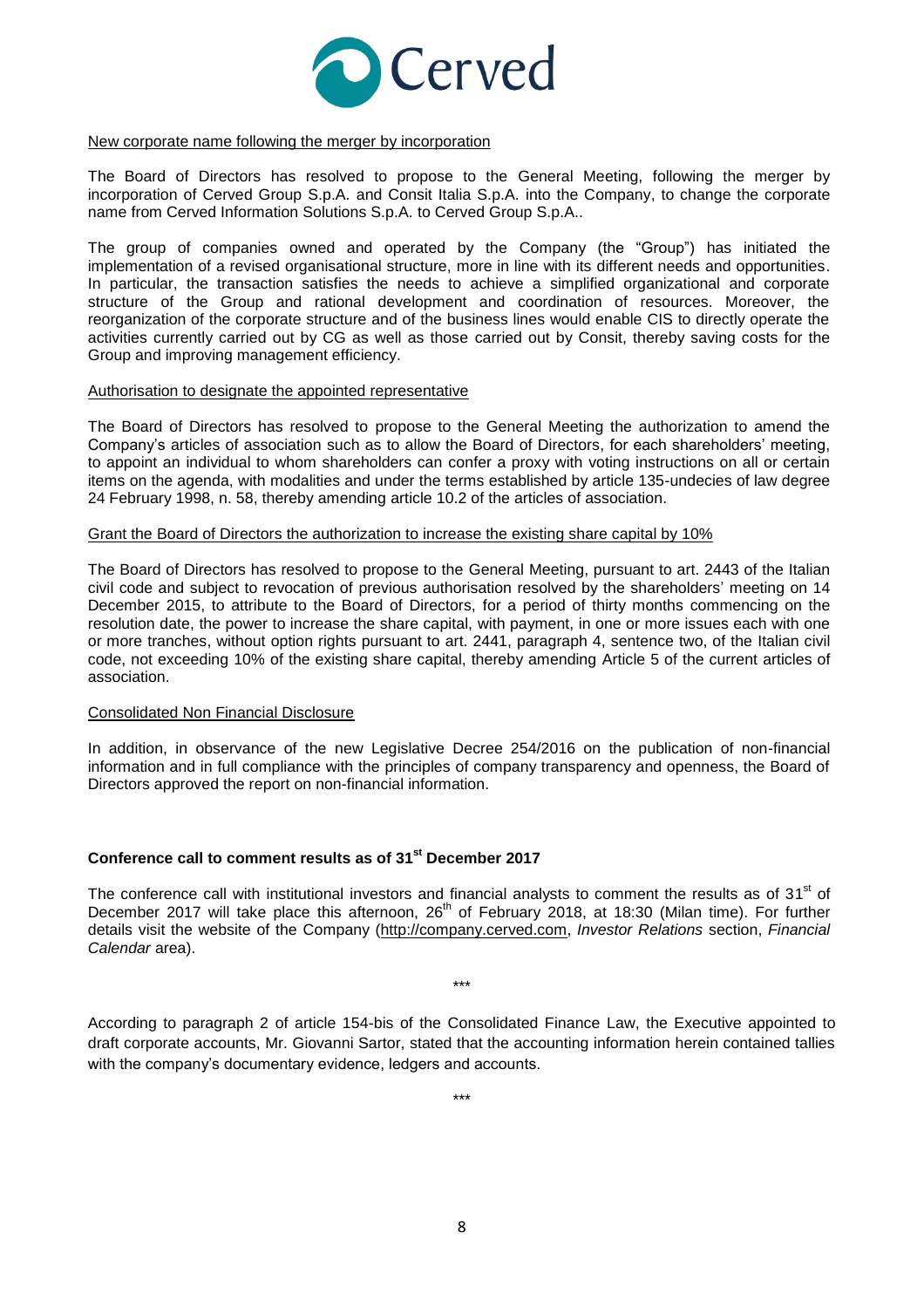

*Cerved Group is a leading information provider in Italy and one of the major credit rating agencies in Europe. It offers the most comprehensive range of products and services used by more than 30 thousand companies and financial institutions to assess the solvency and creditworthiness of its stakeholders, manage credit risk in all its phases, and accurately define marketing strategies. Furthermore, through Cerved Credit Management, Cerved is the leading independent player in offering solutions for the evaluation and management of credit exposures.*

\*\*\*

Contacts: Cerved Information Solutions Investor Relations Pietro Masera [ir@cervedinformationsolutions.com](mailto:ir@cervedinformationsolutions.com)

> Ufficio stampa: d'I comunicazione Piero Orlando (+39 335 1753472) [po@dicomunicazione.it](mailto:po@dicomunicazione.it) Stefania Vicentini (+39 335 5613180[\) sv@dicomunicazione.it](mailto:sv@dicomunicazione.it)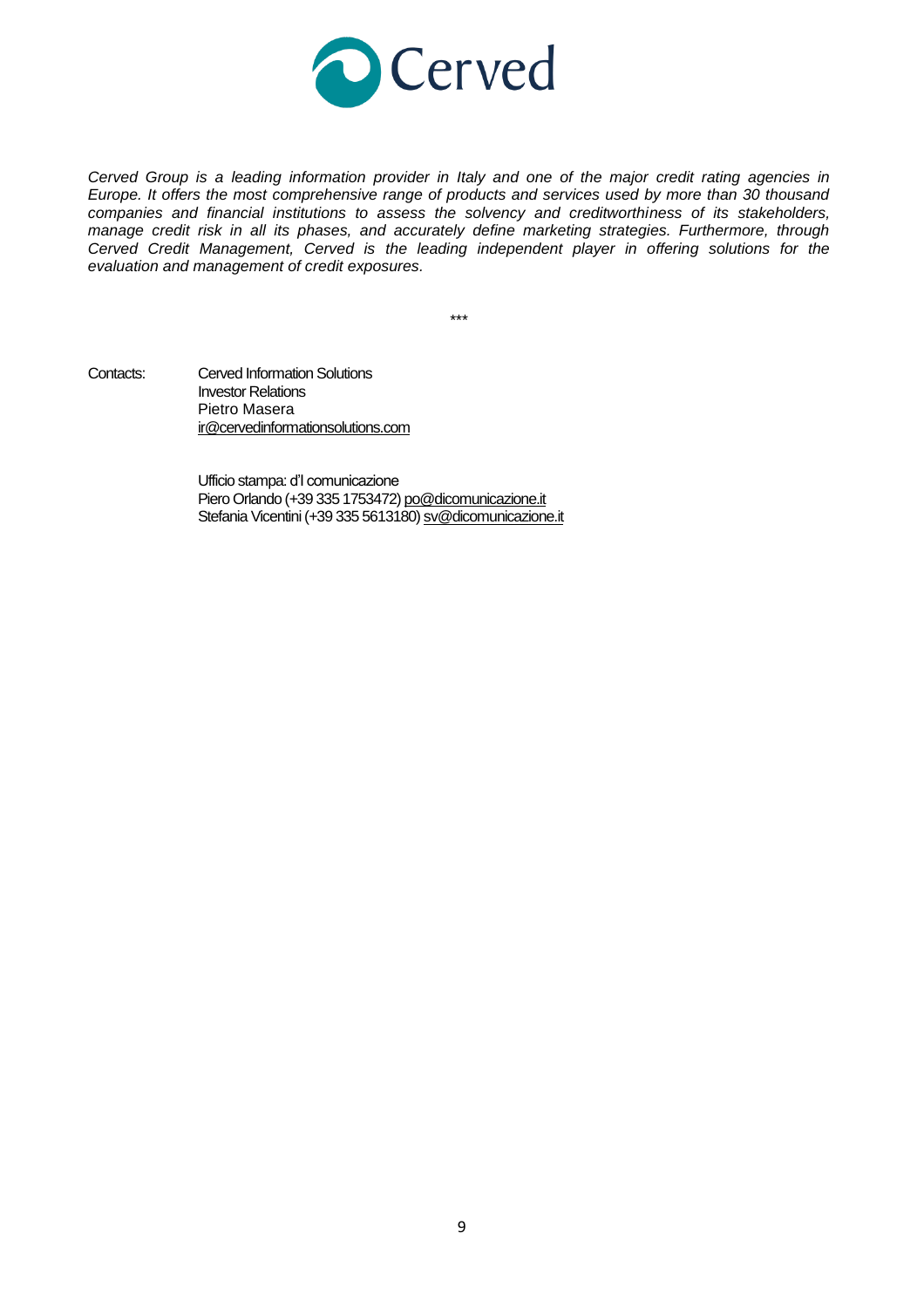![](_page_9_Picture_0.jpeg)

# **CONSOLIDATED RECLASSIFIED INCOME STATEMENT**

|                                              | As of December 31 | As of December 31 |
|----------------------------------------------|-------------------|-------------------|
| (in millions of Euros)                       | 2017              | 2016              |
|                                              |                   |                   |
| <b>Revenues</b>                              | 401,4             | 377,0             |
| Other Income                                 | 0,3               | 0,1               |
| Cost of raw materials and other materials    | (7,1)             | (7, 4)            |
| Cost of services                             | (98, 5)           | (84, 9)           |
| Personnel costs                              | (96, 8)           | (91,7)            |
| Other operating costs                        | (8, 7)            | (8, 6)            |
| Impairment of receivables and other accruals | (3,2)             | (4, 5)            |
| Total operating costs                        | (214, 4)          | (197,1)           |
| <b>Adjusted EBITDA</b>                       | 187,3             | 180,0             |
| Performance Share Plan                       | (1,8)             | (0,7)             |
| <b>EBITDA</b>                                | 185,5             | 179,3             |
| Depreciation and amortization                | (67,1)            | (78, 0)           |
| Operating profit before non recurring items  | 118,4             | 101,3             |
| Non recurring items                          | (7,3)             | (6, 5)            |
| <b>Operating profit</b>                      | 111,1             | 94,8              |
| <b>Financial income</b>                      | 0,9               | 0,8               |
| Financial charges                            | (30,7)            | (19,5)            |
| Non recurring financial charges              | 5,2               | (0,5)             |
| Income tax expense                           | (28, 2)           | (22, 4)           |
| Non recurring Income tax expense             |                   | (4, 5)            |
| <b>Net Income</b>                            | 58,3              | 48,7              |

#### **Notes:**

*Adjusted EBITDA excludes the impact of Performance Share Plan 2019-2021*

*EBITDA corresponds to the operating profit before depreciation, amortisation and non-recurring items*

*For further details on the financials of the Group, please refer to the Annual Report of Cerved Information Solutions S.p.A. as of December 31, 2017*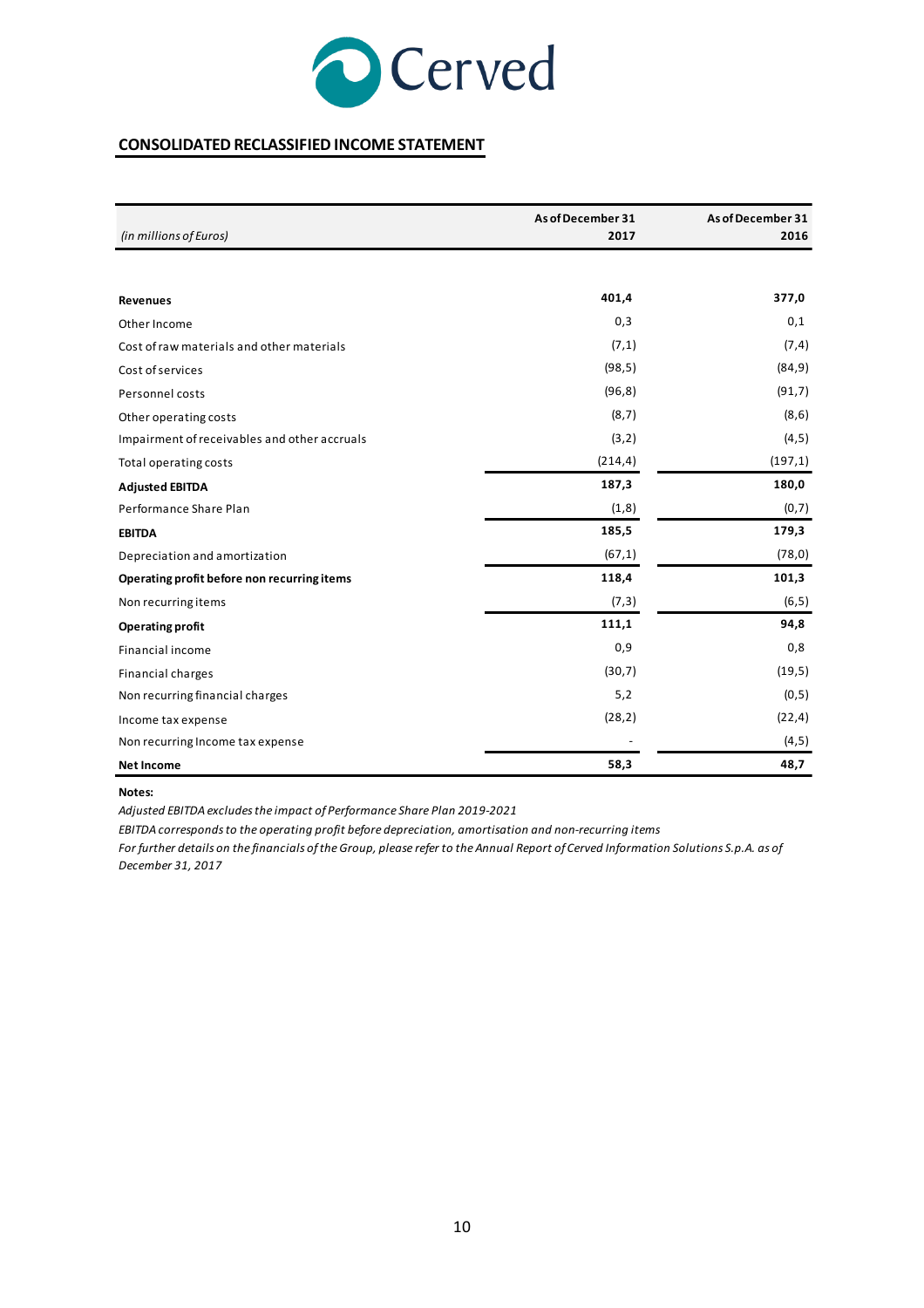![](_page_10_Picture_0.jpeg)

### **CONSOLIDATED RECLASSIFIED BALANCE SHEET**

|                                    | As of December 31 | As of December 31 |
|------------------------------------|-------------------|-------------------|
| (in millions of Euros)             | 2017              | 2016              |
| Intangible assets                  | 395,9             | 423,7             |
| Goodwill                           | 750,4             | 732,5             |
| Tangible assets                    | 20,6              | 19,8              |
| <b>Financial assets</b>            | 9,0               | 8,7               |
| <b>Fixed assets</b>                | 1.175,9           | 1.184,7           |
| Inventories                        | 2,0               | 1,7               |
| Trade receivables                  | 161,9             | 154,9             |
| Trade payables                     | (46, 0)           | (38,5)            |
| Deferred revenues                  | (67,7)            | (77,3)            |
| Net working capital                | 50,2              | 40,9              |
| Other receivables                  | 6,7               | 7,7               |
| Other paybles                      | (85, 9)           | (53, 9)           |
| Net corporate income tax items     | (7,3)             | 0,3               |
| <b>Employees Leaving Indemnity</b> | (13,3)            | (13,1)            |
| Provisions                         | (6, 0)            | (7,3)             |
| Deferred taxes (1)                 | (90, 0)           | (91, 9)           |
| <b>Net Invested Capital</b>        | 1.030,3           | 1.067,4           |
| IFRS Net Debt (2)                  | 474,2             | 523,4             |
| Group Equity                       | 556,0             | 543,9             |
| <b>Total Sources</b>               | 1.030,3           | 1.067,4           |

#### **Notes:**

*For further details on the financials of the Group, please refer to the Annual Report of Cerved Information Solutions S.p.A. as of*

*December 31, 2017*

*(1): Non cash item*

*(2): Net of capitalized financing fees*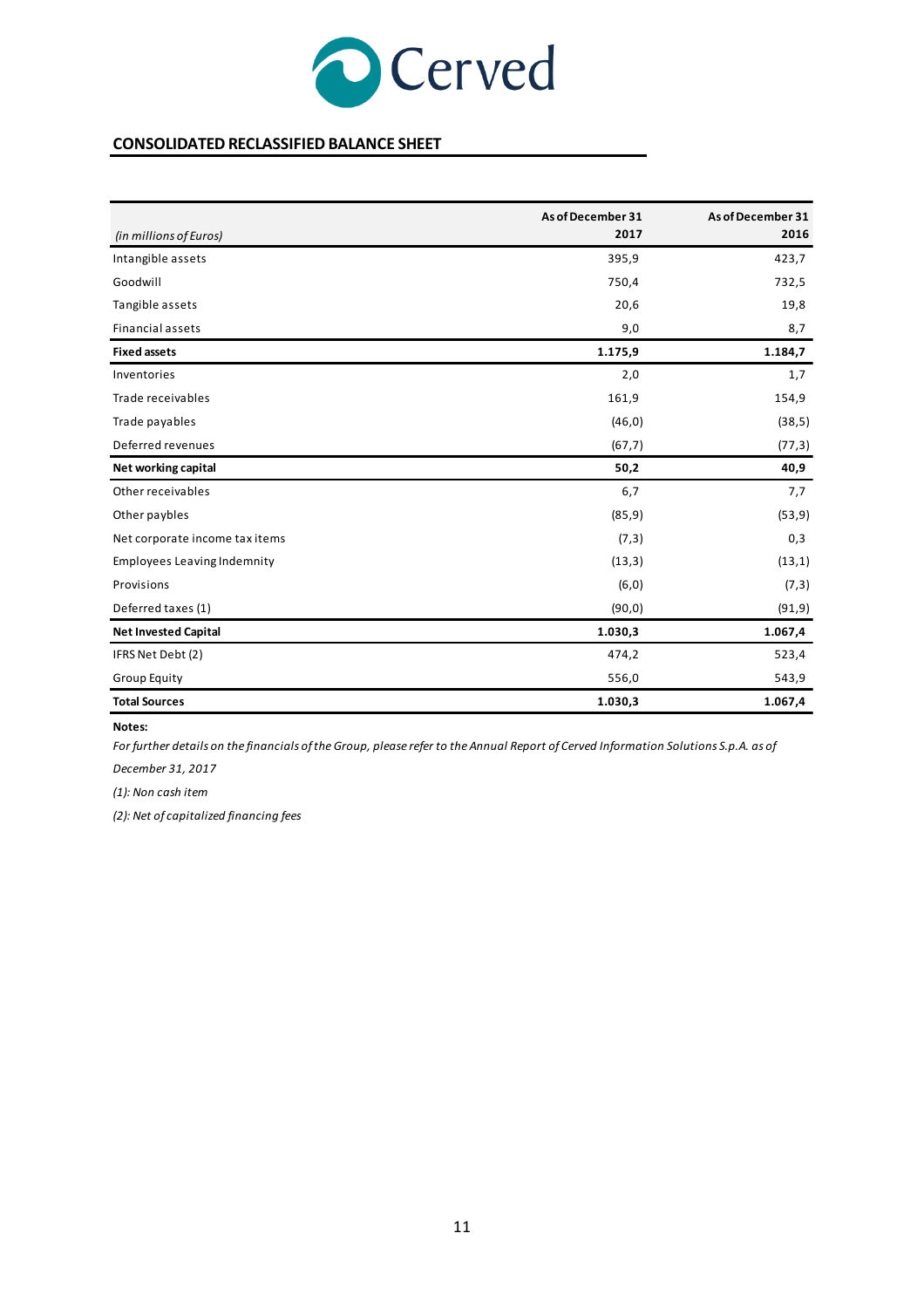![](_page_11_Picture_0.jpeg)

### **CONSOLIDATED CASH FLOW STATEMENT**

|                                                           | As of December 31 | As of December 31 |
|-----------------------------------------------------------|-------------------|-------------------|
| (in millions of Euros)                                    | 2017              | 2016              |
| <b>EBITDA Adjusted</b>                                    | 187,3             | 180,0             |
| Net Capex                                                 | (38, 9)           | (33,5)            |
| <b>EBITDA Adjusted-Capex</b>                              | 148,4             | 146,5             |
| as % of EBITDA                                            | 79%               | 81%               |
| Cash change in Net Working Capital                        | (8, 9)            | (4, 6)            |
| Change in other assets / liabilities                      | 3,0               | 2,0               |
| <b>Operating Cash Flow</b>                                | 142,6             | 144,0             |
| Interests paid                                            | (16, 3)           | (29, 2)           |
| Cash taxes                                                | (22,5)            | (27,3)            |
| Non recurring items <sup>(1)</sup>                        | (9,2)             | (8, 8)            |
| Cash Flow (before debt and equity movements)              | 94,6              | 78,7              |
| Dividends                                                 | (47, 8)           | (44, 4)           |
| Acquisitions / deferred payments / earnout <sup>(2)</sup> | (2,4)             | (27, 9)           |
| Other                                                     |                   |                   |
| Refinancing                                               | (2, 9)            | (35,5)            |
| <b>Net Cash Flow of the Period</b>                        | 41,5              | (29,1)            |

#### **Notes:**

*December 31, 2017 For further details on the financials of the Group, please refer to the Annual Report of Cerved Information Solutions S.p.A. as of*

*(1): Includes €2.2m cash outflow for the new headquarters as of 31 December 2016*

*(2): Includes cash contributed by acquired companies*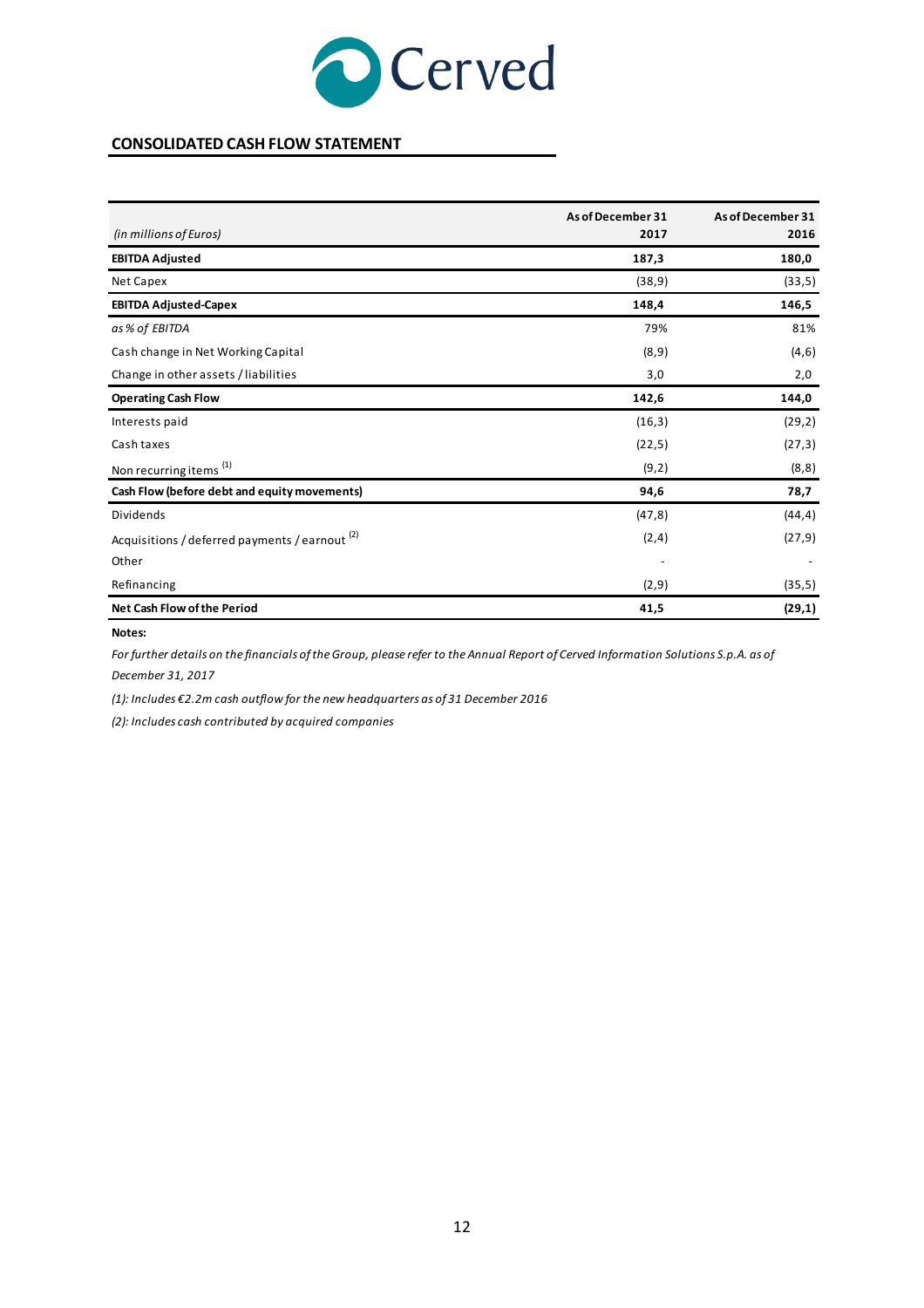![](_page_12_Picture_0.jpeg)

### **CONSOLIDATED NET FINANCIAL POSITION**

|                                                         | As of December 31 | As of December 31 |
|---------------------------------------------------------|-------------------|-------------------|
| (in millions of Euros)                                  | 2017              | 2016              |
| A. Cash                                                 | 0,0               | 0,0               |
| B. Cash equivalent                                      | 99,2              | 48,5              |
| C. Trading securities                                   |                   |                   |
| D. Liquidity $(A)$ + $(B)$ + $(C)$                      | 99,2              | 48,5              |
| E. Current Financial Receivables                        |                   |                   |
| F. Current Bank debt                                    | (0, 2)            | (0,2)             |
| G. Current portion of non-current debt                  | 1,8               | (11,4)            |
| H. Other current financial liabilities                  | (3,3)             | (2,6)             |
| I. Current Financial Debt $(F)+(G)+(H)$                 | (1,7)             | (14,2)            |
| J. Net Current Financial Indebtedness (D)+(E)+(I)       | 97,5              | 34,3              |
| K. Non-current Bank loans                               | (571,1)           | (556, 8)          |
| L. Bond Issued                                          |                   |                   |
| M. Other non current loans                              | (0,7)             | (0,9)             |
| N. Non-current Financial Indebtedness $(K) + (L) + (M)$ | (571,8)           | (557,7)           |
| O. Net Financial Indebtedness (J)+(N)                   | (474, 2)          | (523, 4)          |

*Notes:*

*For further details on the financials of the Group, please refer to the Annual Report of Cerved Information Solutions S.p.A. as of December 31, 2017*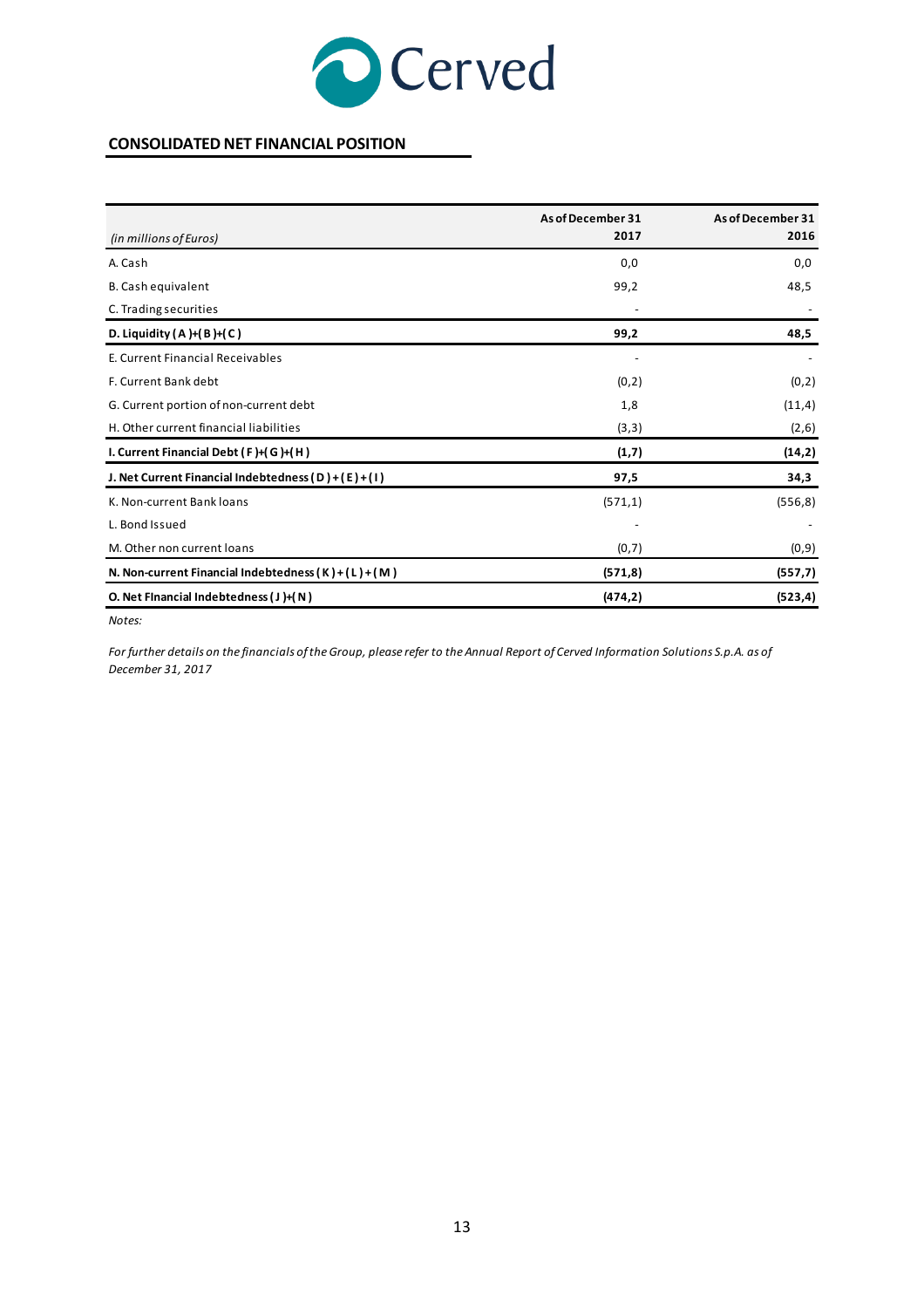![](_page_13_Picture_0.jpeg)

# **INCOME STATEMENT - CERVED INFORMATION SOLUTIONS SPA**

| (in millions of Euros)                    | As of December 31<br>2017 | As of December 31<br>2016 |
|-------------------------------------------|---------------------------|---------------------------|
|                                           |                           |                           |
|                                           |                           |                           |
| <b>Revenues</b>                           | 3,8                       | 3,1                       |
| Other Income                              |                           |                           |
| Cost of raw materials and other materials | (0,0)                     | (0, 0)                    |
| Cost of services                          | (1, 4)                    | (1,0)                     |
| Personnel costs                           | (5,7)                     | (5, 0)                    |
| Other operating costs                     | (0,5)                     | (0, 4)                    |
| Depreciation and amortization             | (0,1)                     | (0,1)                     |
| <b>Operating profit</b>                   | (4, 0)                    | (3, 4)                    |
| Financial income                          | 52,0                      | 45,0                      |
| Financial charges                         | (0, 0)                    | (0, 0)                    |
| <b>Profit before taxes</b>                | 48,0                      | 41,6                      |
| Income tax expense                        | 0,5                       | 0,9                       |
| <b>Net Income</b>                         | 48,4                      | 42,5                      |

#### **Notes:**

*For further details on the financials of the Group, please refer to the Annual Report of Cerved Information Solutions S.p.A.*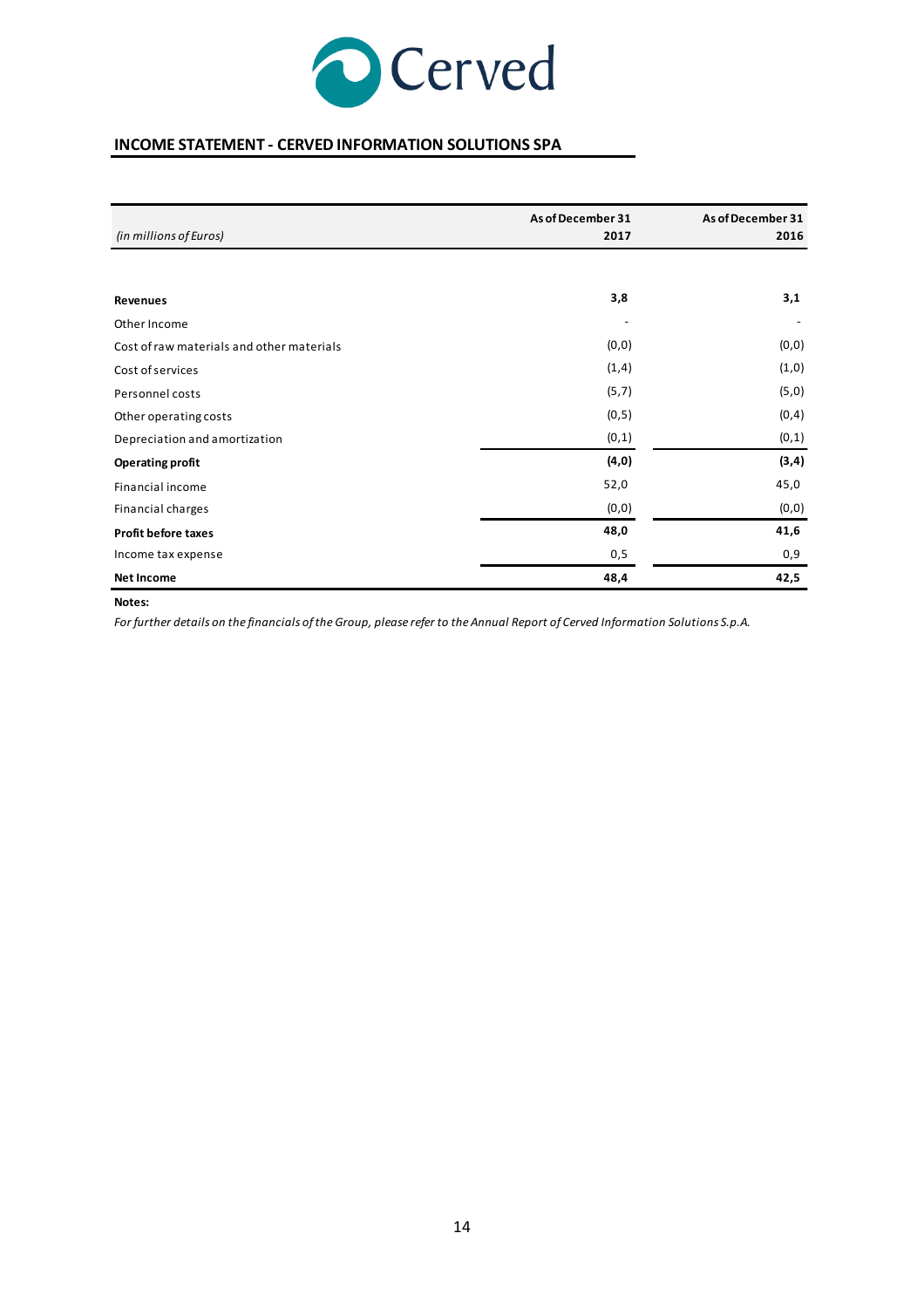![](_page_14_Picture_0.jpeg)

### **BALANCE SHEET - CERVED INFORMATION SOLUTIONS SPA**

|                                                   | As of December 31 | As of December 31 |
|---------------------------------------------------|-------------------|-------------------|
| (in millions of Euros)                            | 2017              | 2016              |
| Property, plant and equipment                     | 0,2               | 0,2               |
| Intangible assets                                 | 0,0               | 0,0               |
| Investments in associates                         | 584,2             | 583,0             |
| Other non-current financial assets                | 0,0               |                   |
| Deferred tax assets                               | 0,5               | 1,0               |
| <b>Non-current assets</b>                         | 584,9             | 584,3             |
| Trade receivables                                 | 0,4               | 0,3               |
| Tax receivables                                   | 0,0               | 0,0               |
| Other receivables                                 | 11,0              | 1,6               |
| Other current assets                              | 0,0               | 0,0               |
| Cash and cash equivalents                         | 2,6               | 1,7               |
| <b>Current assets</b>                             | 14,0              | 3,7               |
| <b>Total assets</b>                               | 598,9             | 588,0             |
| Share capital                                     | 50,5              | 50,5              |
| Statutory reserve                                 | 10,1              | 10,1              |
| Additional paid-in-capital                        | 475,2             | 480,9             |
| Other reserves                                    | 2,5               | 0,7               |
| Net profit                                        | 48,4              | 42,5              |
| Shareholders' equity                              | 586,7             | 584,6             |
| Employee benefits                                 | 0,4               | 0,4               |
| <b>Non-current liabilities</b>                    | 0,4               | 0,4               |
| Short-term borrowings                             | 0,0               | 0,0               |
| Trade payables                                    | 0,9               | 0,5               |
| Current tax payables                              | 7,0               | 0,9               |
| Other tax payables                                | 0,6               | 0,1               |
| Other liabilities                                 | 3,2               | 1,4               |
| <b>Current liabilities</b>                        | 11,8              | 2,9               |
| <b>Total liabilities</b>                          | 12,2              | 3,3               |
| <b>Total liabilities and Shareholders' equity</b> | 598,9             | 588,0             |

**Note:** 

*December 31, 2017 For further details on the financials of the Group, please refer to the Annual Report of Cerved Information Solutions S.p.A. as of*